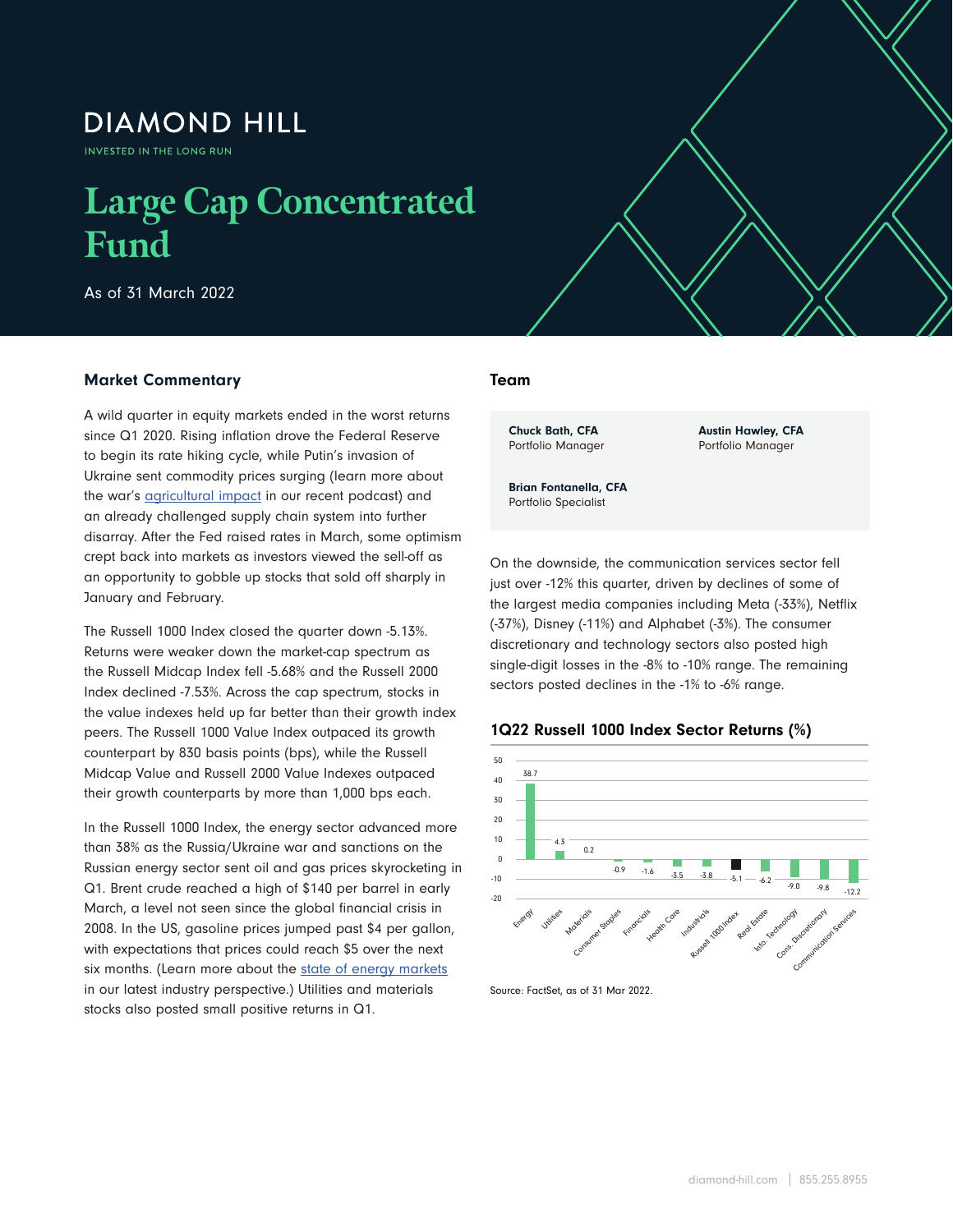#### Performance Discussion

During a volatile quarter, the portfolio performed roughly in line with the Russell 1000 Index. In the technology sector, we benefited from the relative strength of our holdings as well as our underweight exposure to a sector that took a beating in the first half of the quarter. In a similar vein, our outsized investment in the financials sector was beneficial and our stocks held up better than those in the index. We also benefited from the strength of our lone holding in the materials sector, copper-focused mining company Freeport-McMoRan. Offsetting those positives was the underperformance of our holdings in the consumer discretionary, health care, communication services and industrials sectors.

On an individual holdings basis, top contributors to return included Chevron, Conoco Phillips, Berkshire Hathaway, American International Group and the aforementioned Freeport McMoRan. Rising demand for conductive metals and supply risk concerns from Russia lifted copper prices, boosting the shares of Freeport and other copper producers in Q1. Multinational energy companies Chevron and ConocoPhillips benefited from the rise in oil prices. In Chevron's case, its share price rose to a level that exceeded our estimate of intrinsic value and we exited our position. We redeployed capital into ConocoPhillips, which was trading at a discount to our estimate of intrinsic value and is well positioned over the long run due to its low-risk asset base.

Diversified holding company Berkshire Hathaway reported strong earnings during the quarter and benefited from continued share repurchases below intrinsic value. The company also announced significant deployments of excess cash during the quarter, including the acquisition of Alleghany and a large increase in its stake in Occidental Petroleum. American International Group continued to execute on its turnaround of the global property and casualty business, showing underwriting margin improvements during the quarter.

Among our weakest stocks were Meta Platforms, General Motors and NVR. The share price of Meta (Facebook's parent company) declined significantly as the company reported a slight miss in earnings and provided guidance for a weak 1Q22. Meta also highlighted that competition from TikTok has been impacting user engagement in its apps. In our view, the company is taking the proper steps and investing heavily in ramping up its "Reels" feature, which competes with TikTok. Meta's stock is trading at a

meaningful discount to our estimate of intrinsic value, and we expect the company to retain its attractive network economics and manage competition and user privacy concerns well without impairing the value of the business over the long term.

General Motors—and the auto industry in general—continues to face headwinds related to supply chain disruptions and raw material cost inflation. In addition, uncertainty surrounding global energy markets due to inflation and the conflict in Ukraine has created a greater economic burden on consumers, which tends to slow automotive sales.

NVR is a homebuilder and mortgage bank. Its stock, along with other housing stocks, came under pressure in Q1 as mortgage rates rose and concerns that continued interest rate increases will cause a slowdown in new home demand. These near-term headwinds have not impacted our long-term investment thesis, and we believe NVR is well positioned to outperform over the long run.

Other bottom contributors included private equity firm KKR & Co. and diversified healthcare company Abbott Laboratories. With KKR, investors seemed concerned about the elevated valuations and leverage in private markets, especially during times of equity market volatility. In addition, while KKR's recent quarterly results were solid, the company's AUM growth was modest, and earnings were partially driven by the one-time sale of Origis Energy. In our view, the current share price implies flat assets under management (AUM) growth going forward, which we believe is too pessimistic. We continue to believe KKR is well-positioned to benefit from institutional investors increasing allocations to private markets and concentrating capital with managers who have strong brands and performance.

Abbott Labs announced a recall of its infant formula brand Similac<sup>®</sup> in the US. Though the recall will impact nearterm revenues, we are not concerned about any longterm impacts. We remain optimistic about the company's prospects over the long run because, in our view, it is one of the highest quality names in health care with a talented management team that makes smart capital allocation decisions. Abbott also has leading health care and consumer franchises with a particularly strong competitive position in the medical device business. Abbott continues to launch innovative products in key strategic areas (such as diabetes, structural heart and diagnostics), which should help drive not only revenue growth but margin expansion.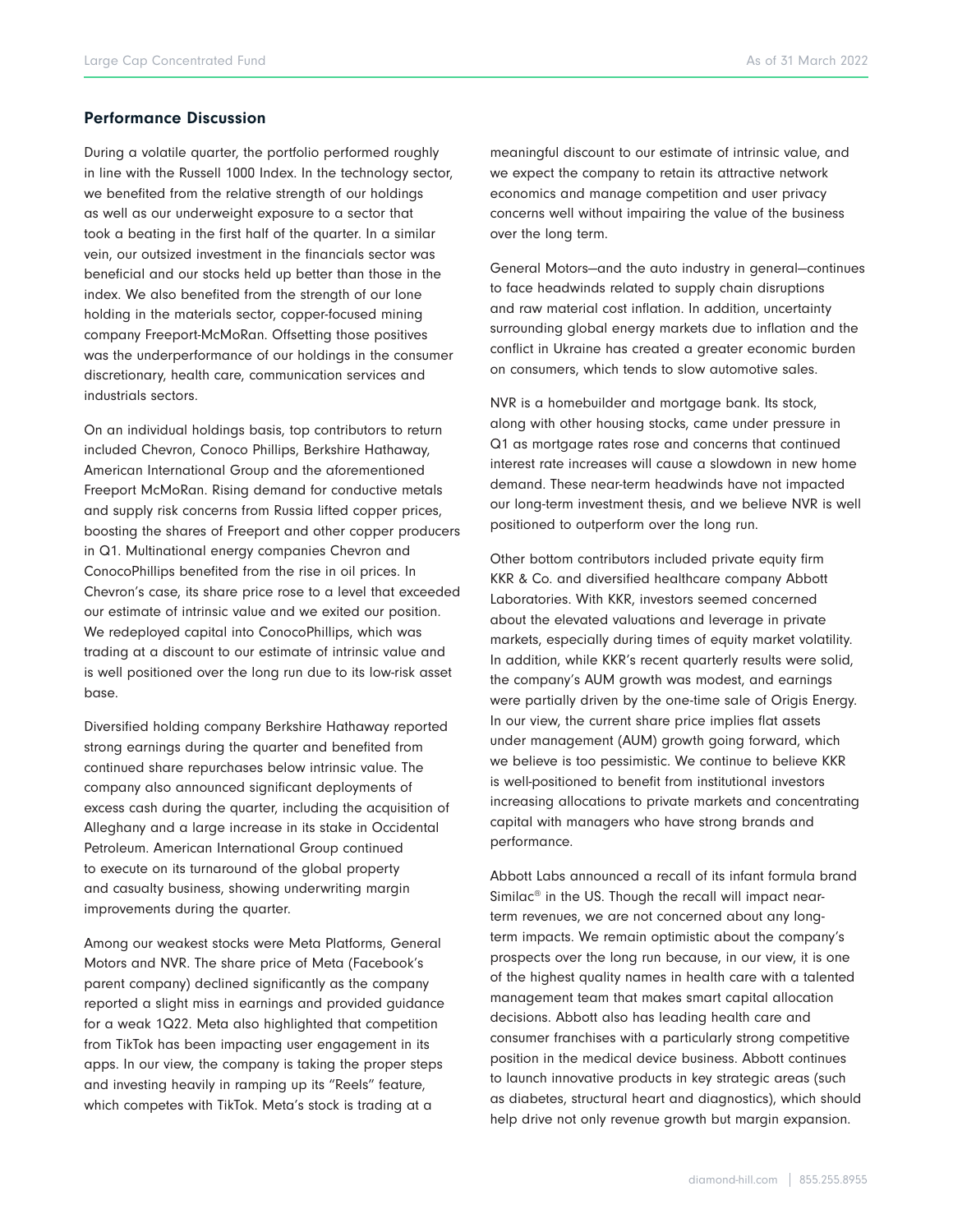### Portfolio Activity

The market environment in Q1 provided a meaningful opportunity for us to initiate positions in high-quality names that sold off indiscriminately during the quarter and were trading at prices we haven't seen in quite some time. Alphabet is one example. Alphabet, which owns Google and other products, sold off as the expected rise in interest rates by the Federal Reserve drove what we viewed as excessive investor pessimism. We believe these headwinds are temporary and expect Google's search engine advertising, YouTube advertising and other initiatives to continue driving revenue growth over the long term.

We also initiated a position in Caterpillar, one of the world's leading manufacturers of construction and mining equipment. It's a company we know well, as we have owned it in our large cap portfolio for quite some time. Recent share price weakness provided an opportunity for us to add it to our large cap concentrated portfolio at an attractive discount to our estimate of intrinsic value. We believe Caterpillar stands to benefit from increased capital investment supported by a healthier/recovering end market environment, particularly in construction and mining.

In addition to Chevron, we exited our positions in consumer food and beverage products manufacturer Mondelez International and IT services provider Cognizant Technology Solutions in favor of more attractive opportunities.

#### Market Outlook

After a strong rebound in 2021, global GDP growth is expected to moderate in 2022, with the potential for additional pressure from lingering supply chain disruptions, higher oil prices and other impacts from Russia's invasion of Ukraine. Despite these headwinds, corporate earnings are expected to continue making new highs in 2022.

The sharp economic rebound in the US, along with unprecedented fiscal and monetary stimulus, an uptick in wage growth and instances of supply/demand tightness, has resulted in elevated inflation levels. The Federal Reserve has started to raise interest rates and end quantitative easing but may need to be more aggressive if inflation persists at elevated levels, which could be a headwind for equity markets.

Russia's invasion of Ukraine has the potential to disrupt the flow of exports from these countries, which may impact global supplies and prices for a wide variety of end markets. The potential impact to individual businesses varies, and we are monitoring these risks closely.

While the year-to-date pullback in equity markets has created some investment opportunities, broad market valuations remain above historical averages. From current levels, equity market returns over the next five years are likely to be below historical averages.

Our primary focus is always on achieving value-added results for our existing clients, and we believe we can achieve better-than-market returns over the next five years through active portfolio management.